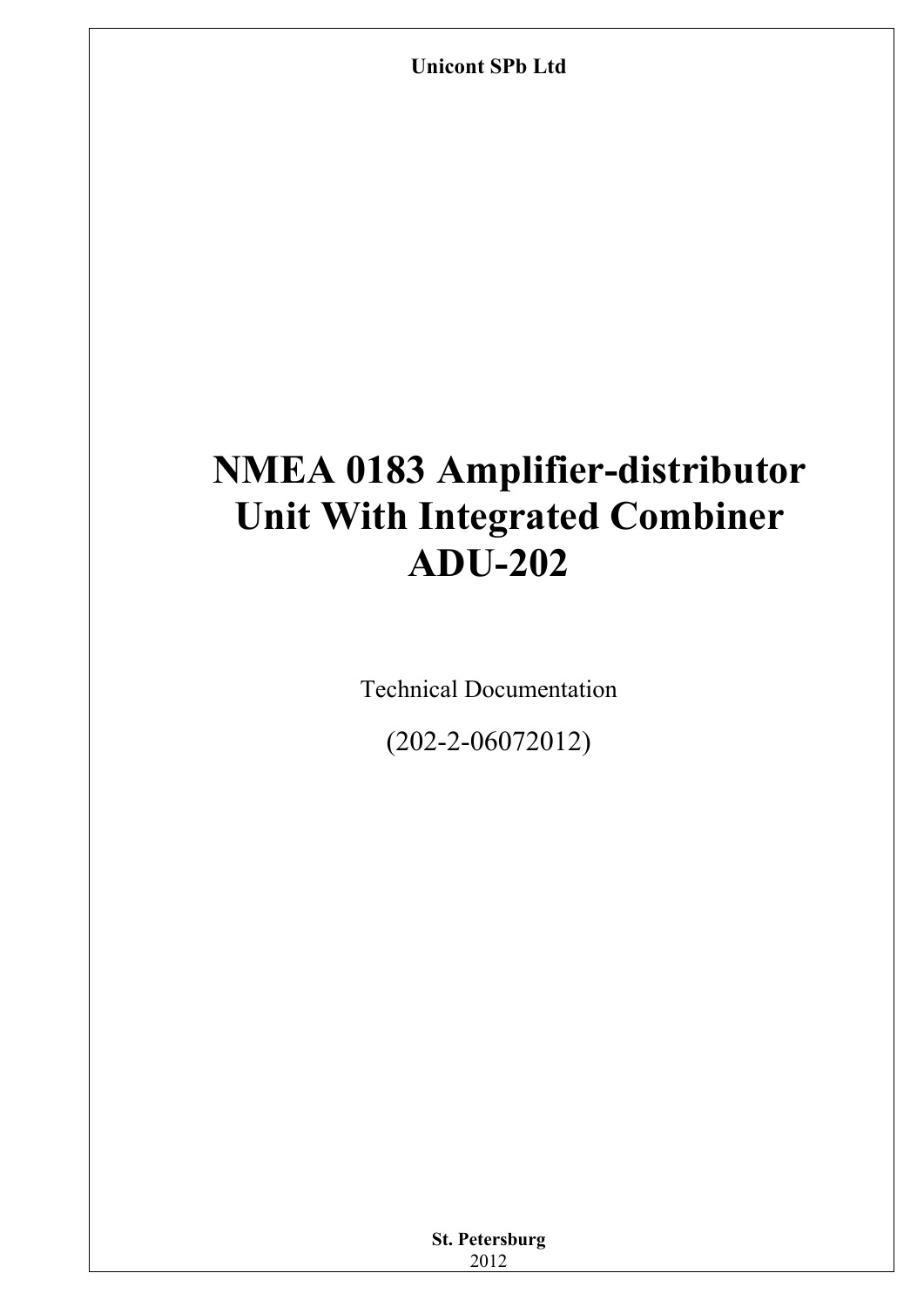### **Table of Contents**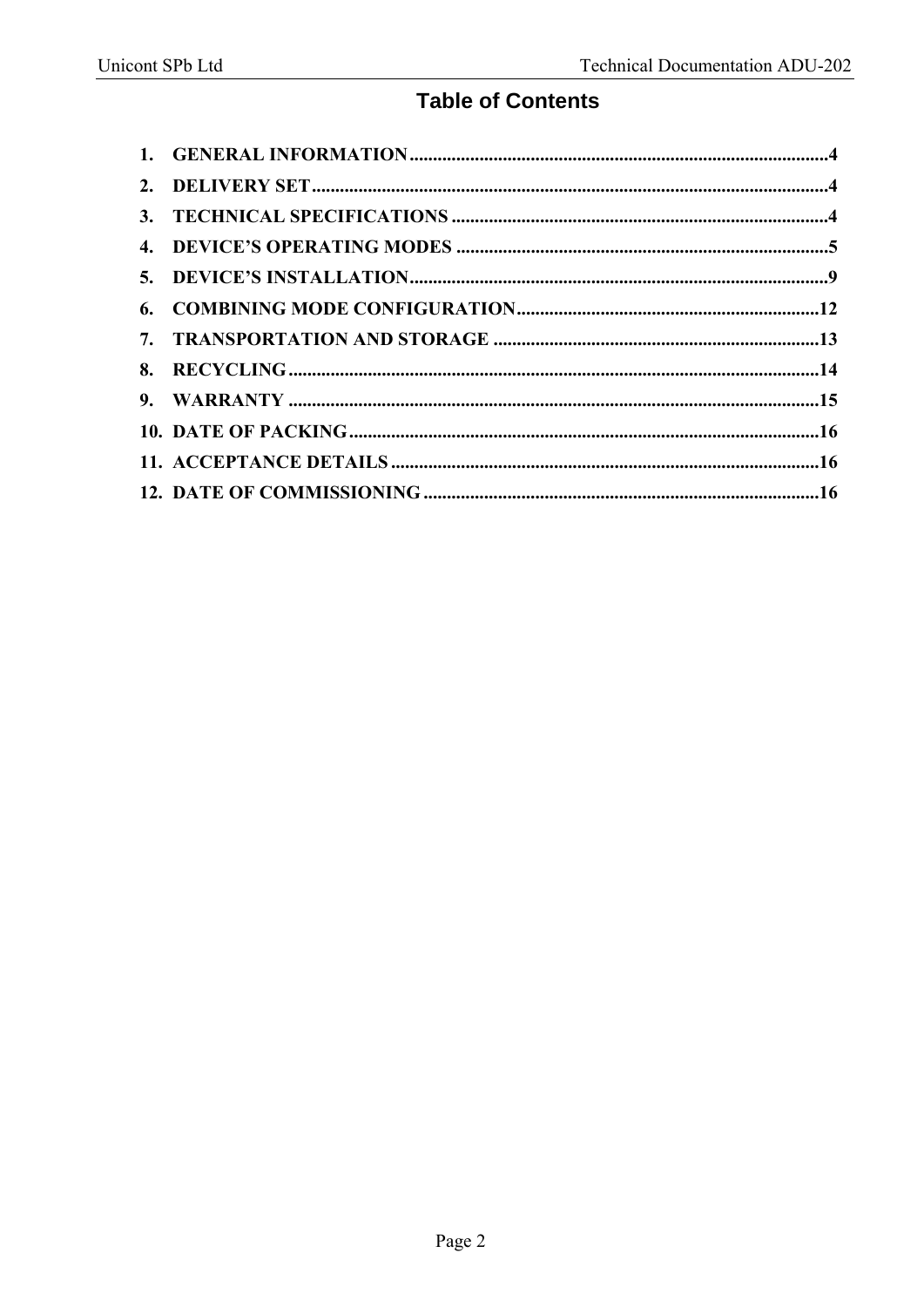This Operating Manual applies to the ADU-202 NMEA 0183 Amplifier-distributor Unit With Integrated Combiner.

This Manual is intended to assist in the familiarization with the design, operating principles and procedures established for the convection heater during its intended use or maintenance. This Manual can also be used as a source of information about сведений об устройстве to draw up corresponding sections in the operational documentation for the equipment, в которой this product may be used as its component part.

All information contained in this Manual is distributed by the company for information purposes only. The information is subject to changes without notification to consumers; the information may contain errors or discrepancies. The information provided may not contain obligations on the part of Unicont SPb Ltd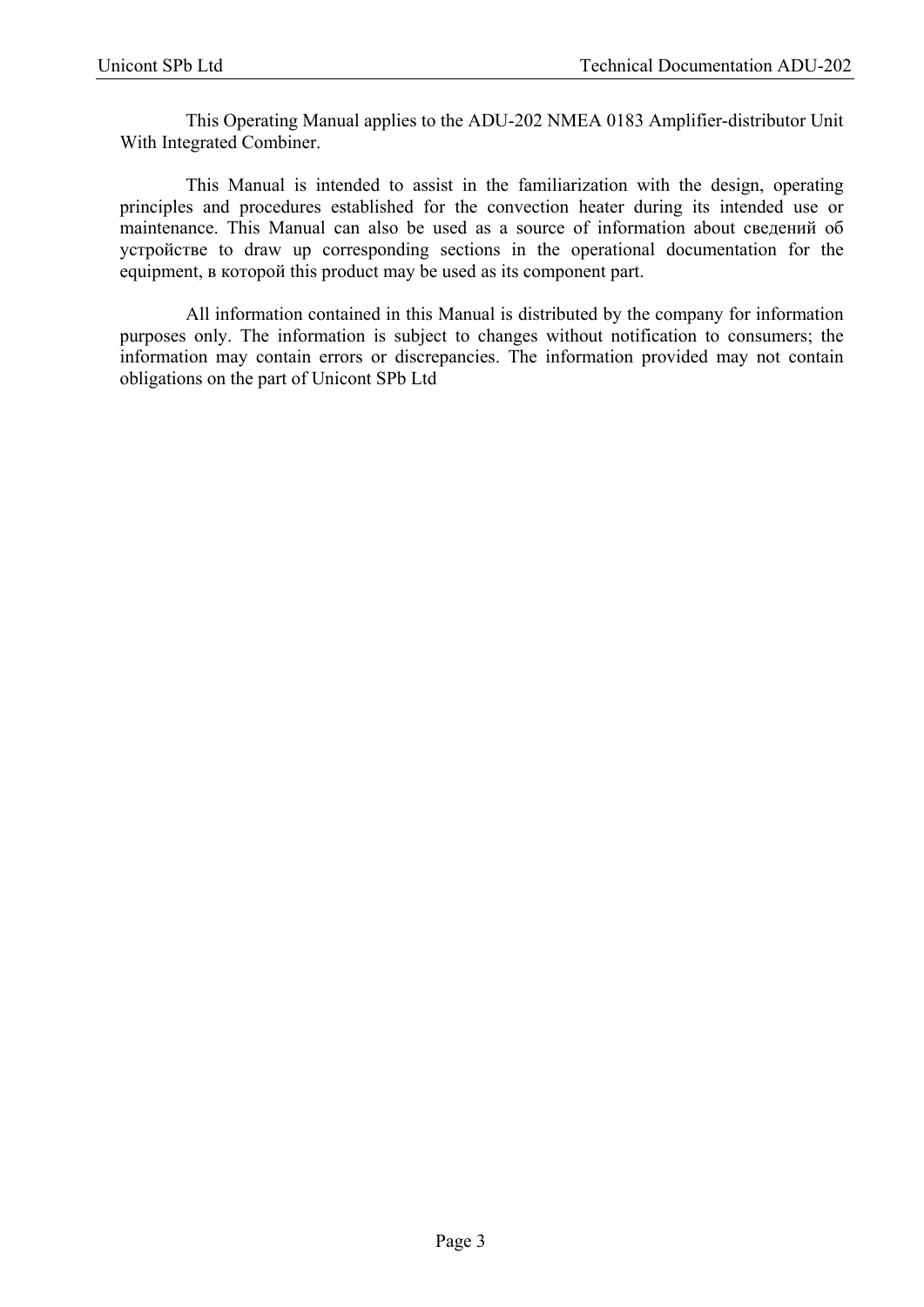### **1. General Information**

Device ADU-202 is intended for amplification and distribution of signals NMEA 0183 versions 1 and 2, and also other signals on serial data transmitting.

Also device ADU-202 has integrated combiner, which provides combination of received NMEA messages. Combined message transmit to one or two output groups (it depends of jumpers position on PCB).

### **2. Delivery Set**

| 1. Amplifier-distributor unit ADU-202 | 1 piece |
|---------------------------------------|---------|
| 2. CD with software                   | 1 piece |
| 3. Operation manual                   | 1 piece |

# **3. Technical specifications**

#### **Electrical Specification:**

| Power voltage                                           | <b>24 VDC</b> |
|---------------------------------------------------------|---------------|
| Power consumption                                       | 5 W           |
| Protection against reverse voltage and short circuit.   |               |
| Galvanic isolation of inside scheme from power circuit. |               |

#### **Output's Specification:**

| Number of inputs:                   | 2 (A and B)           |
|-------------------------------------|-----------------------|
| Number of interfaces of each input: | 2 (RS-232 and RS-422) |
| Maximum baud rate:                  | up to $230400$ bps    |
| Inputs are opt coupled:             |                       |
|                                     |                       |

#### **Input's Specification:**

| Number of output groups:             | 2 (A and B)           |
|--------------------------------------|-----------------------|
| Number of outputs in each group:     |                       |
| Number of interfaces in each output: | 2 (RS-232 and RS-422) |
| Total number of device's outputs is: | 16                    |
| All outputs are opt coupled          |                       |

#### **General Specification:**

| $244 \times 144 \times 55$ mm |
|-------------------------------|
| no more than 2 kg             |
| $-25. +55$ °C                 |
| $-55. +75$ °C                 |
|                               |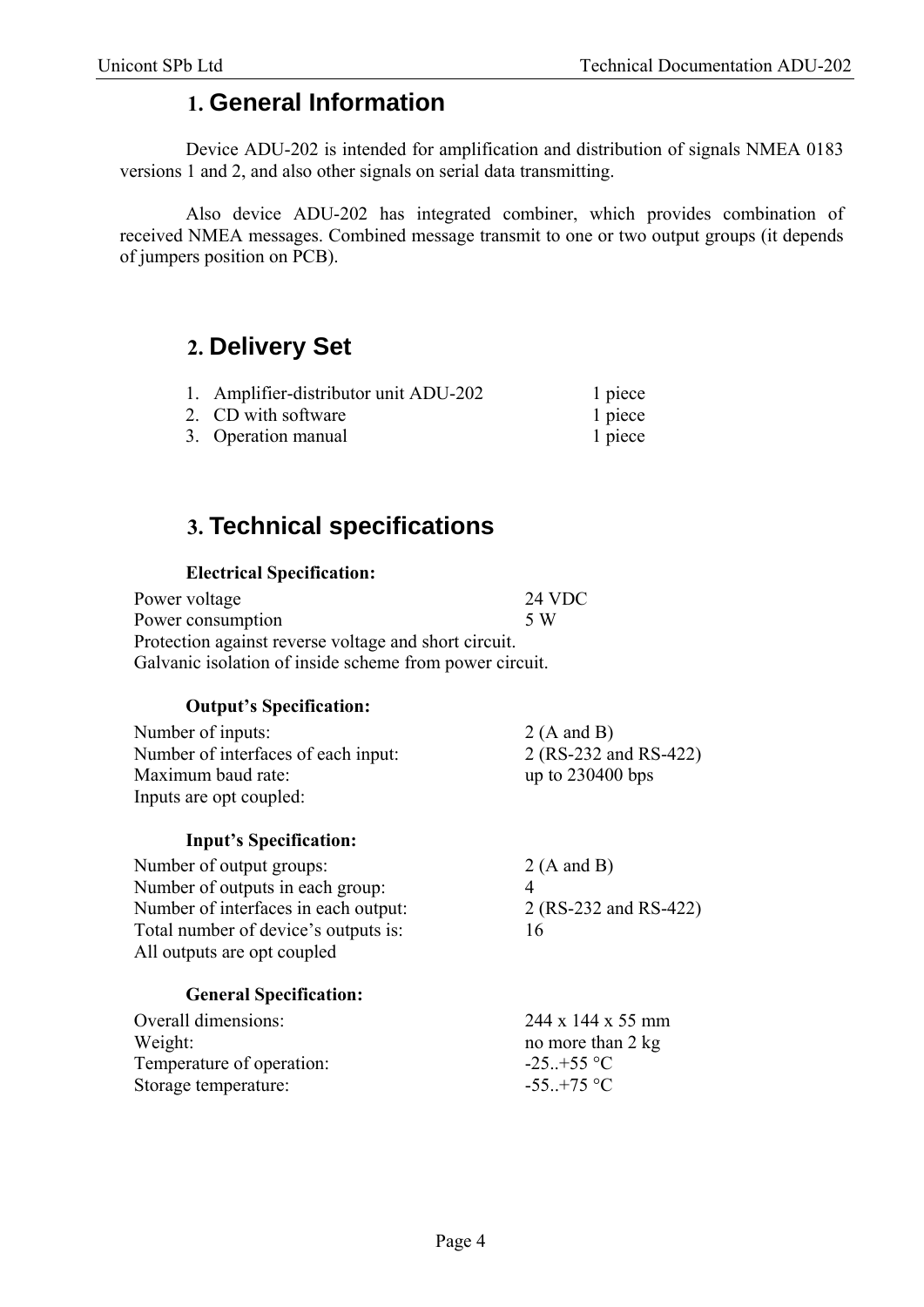# **4. Device's operating modes**

Device ADU-202 may operate in 5 different modes. Each mode is defined by device's jumpers' position.



#### **Combining mode**

Combined data from inputs A and B is transmitted to the output groups A and B (outputs A1, A2, A3, A4 and B1, B2, B3, B4).



Set up jumpers how it is shown below to set device's operating mode:

| JP8           | JP9                         | JP10                                   | JPI1             | JP12           |
|---------------|-----------------------------|----------------------------------------|------------------|----------------|
| «INDEPENDENT» | $\Upsilon$ H.A»<br>$\alpha$ | $\langle \langle CH.B \rangle \rangle$ | <b>«COMBINE»</b> | <b>«SETUP»</b> |
|               |                             |                                        | ∡⊾               |                |

#### **Independent mode**

Device transmit received data from input A to output group A (outputs A1, A2, A3, A4), received data from input B is transmitted to output group B (outputs B1, B2, B3, B4).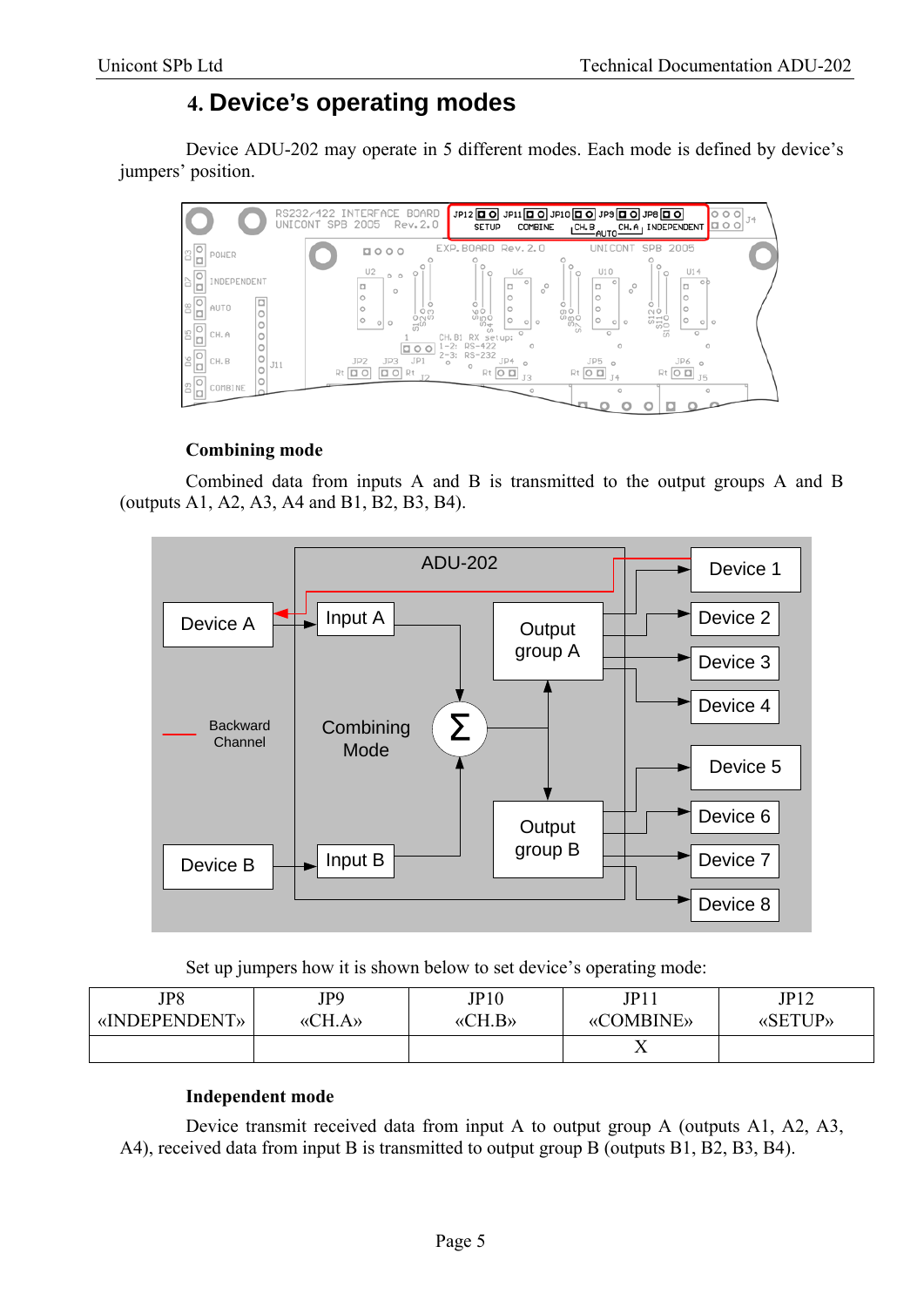

Set up jumpers how it is shown below to set device's operating mode:

| JP8           | JP9    | JP10                                   | JP11      | JPI2           |
|---------------|--------|----------------------------------------|-----------|----------------|
| «INDEPENDENT» | «CH.A» | $\langle \langle CH.B \rangle \rangle$ | «COMBINE» | <b>«SETUP»</b> |
|               |        |                                        |           |                |

#### **Distributor with manual switching of active channel mode**

Device transmits data from active input channel (A or B) to output groups A and B (outputs A1, A2, A3, A4 and B1, B2, B3, B4).



Set up jumpers how it is shown below to set device's operating mode: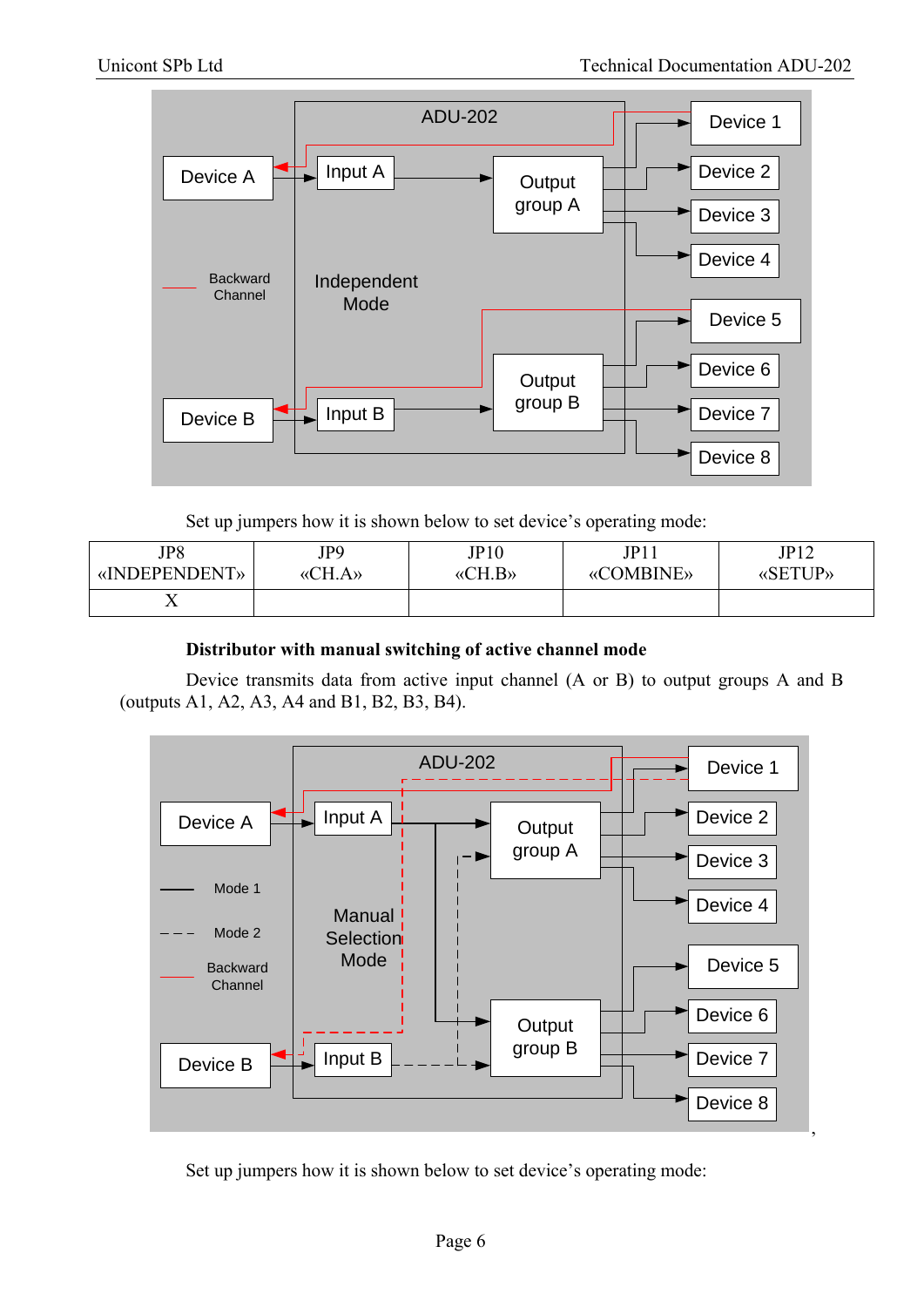#### Active channel A:

| JP8           | JP9            | JP10                                   | JPI1             | JP12           |
|---------------|----------------|----------------------------------------|------------------|----------------|
| «INDEPENDENT» | CH.A.<br>$\ll$ | $\langle \langle CH.B \rangle \rangle$ | <b>«COMBINE»</b> | <b>«SETUP»</b> |
|               | $\overline{ }$ |                                        |                  |                |

#### Active channel B:

| JP8           | JP9    | JP10                     | JP11             | IP12           |
|---------------|--------|--------------------------|------------------|----------------|
| «INDEPENDENT» | «CH.A» | $\langle$ CH.B $\rangle$ | <b>«COMBINE»</b> | <b>«SETUP»</b> |
|               |        | ∡⊾                       |                  |                |

#### **Distributor with automatic selection of active channel mode**

Device transmit data from active input channel (A or B) to output groups A and B (outputs A1, A2, A3, A4 and B1, B2, B3, B4). Active channel is selected automatically. If device receives no data from channel A, then device switches to channel B.



Set up jumpers how it is shown below to set device's operating mode:

| JP8           | JP9    | JP10                                   | JPI1             | JP12           |
|---------------|--------|----------------------------------------|------------------|----------------|
| «INDEPENDENT» | «CH.A» | $\langle \langle CH.B \rangle \rangle$ | <b>«COMBINE»</b> | <b>«SETUP»</b> |
|               |        |                                        |                  |                |

#### **CRC-checking mode**

In this mode ADU-202 operates same as "Distributor with automatic selection of active channel mode" but switching to input channel "B" occurs when CRC of a incoming message is invalid. To use this mode parameters of the input interfaces should be adjusted as it describes in chapter 5.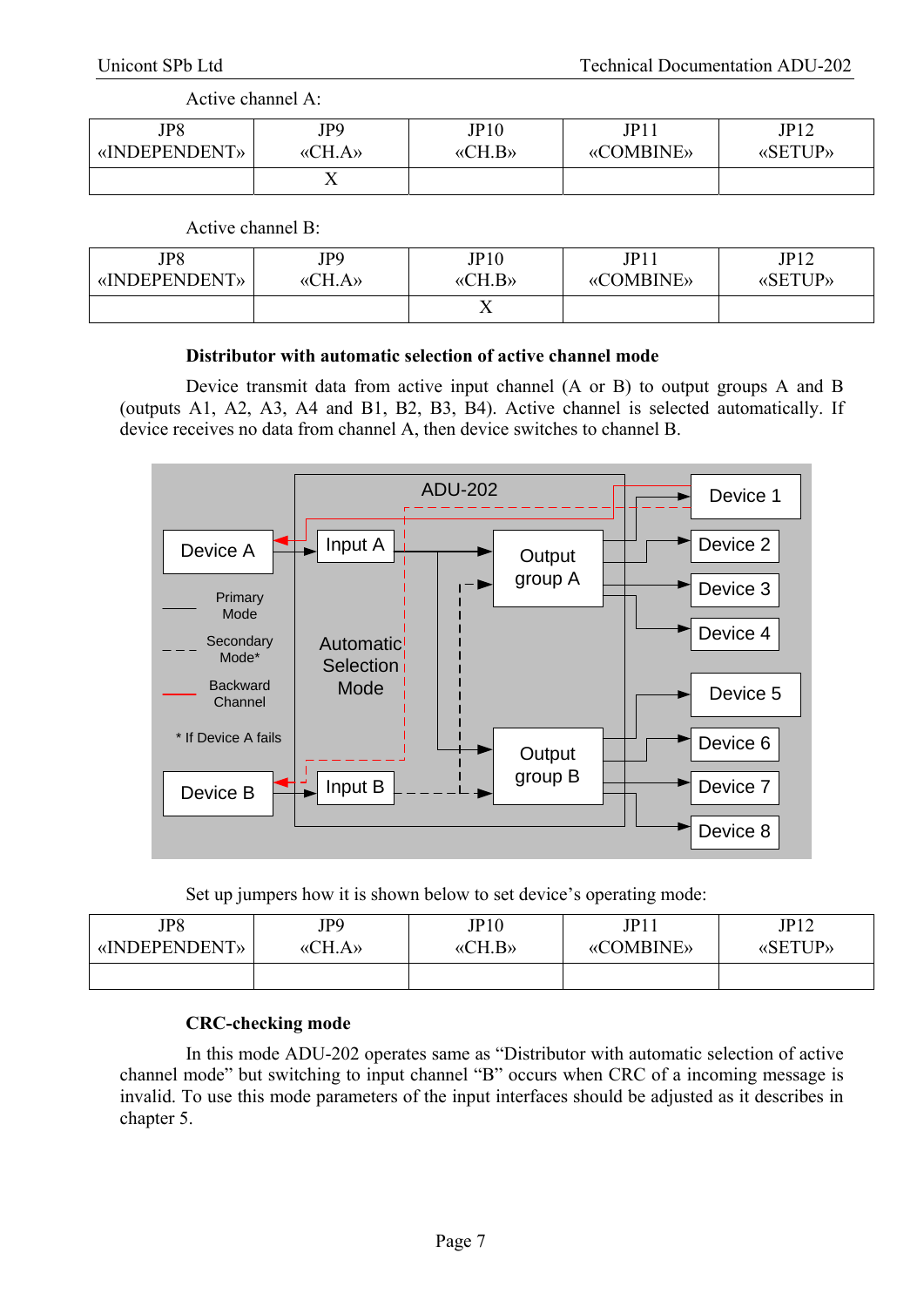

Set up jumpers how it is shown below to set device's operating mode:

| JP8           | JP9                    | JP10                     | JPI1             | IP12<br>$\overline{1}$ |
|---------------|------------------------|--------------------------|------------------|------------------------|
| «INDEPENDENT» | $A\lambda$<br>`Н.<br>« | $\langle$ CH.B $\rangle$ | <b>«COMBINE»</b> | <b>«SETUP»</b>         |
| ∡⊾            |                        |                          | - -<br>∡⊾        |                        |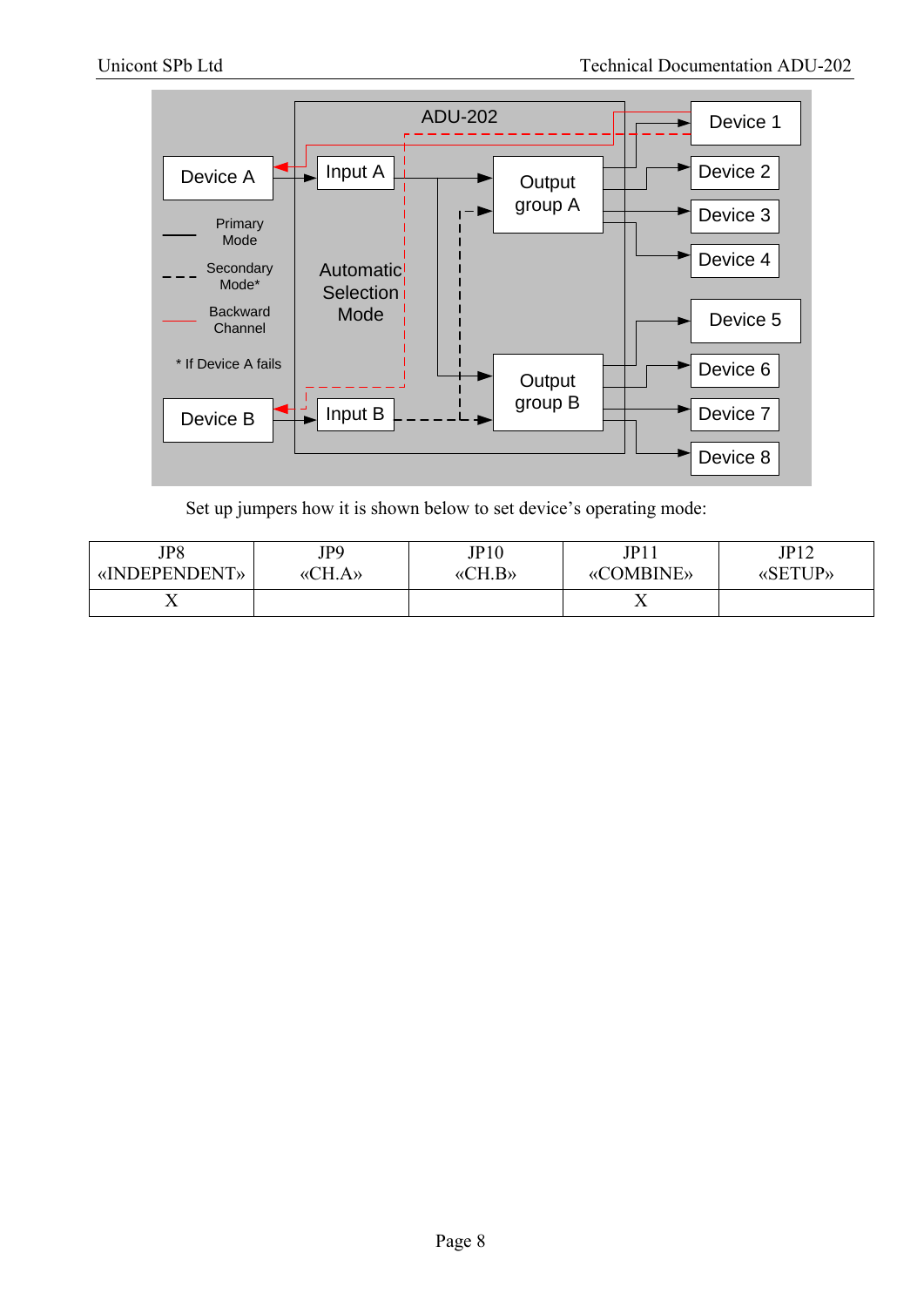### **5. Device's installation**

It is recommended to install the device in the following order:

1. Choose the place for the device installation to provide an easy cables admission and their ends cutting. One of the best places is a vertical wall inside a ship;

2. Fix strongly ADU-202 case on a vertical wall and with an effort of a hand check up the security of attachment (for overall dimensions see Figure 1);

3. Remove the body face;

4. Route and pass connecting cables from external devices through cutout, disposed on the ADU-202 bottom part;

5. Connect passed cables to the corresponding plugs on board:

- wires from NMEA 0183 sources must be connected to the terminal blocks CHANNEL A I/O (primary data source) and CHANNEL B I/O (secondary data source).

- wires from NMEA 0183 data receivers must be connected to the terminal blocks CHANNEL.A1 I/O, CH.A2, CH.A3, CH.A4 and CHANNEL.B1 I/0, CH.B2, CH.B3, CH.B4.

- power supply must be connected to the terminal block "12/24VDC".



Figure 1 ADU-202 dimensions drawing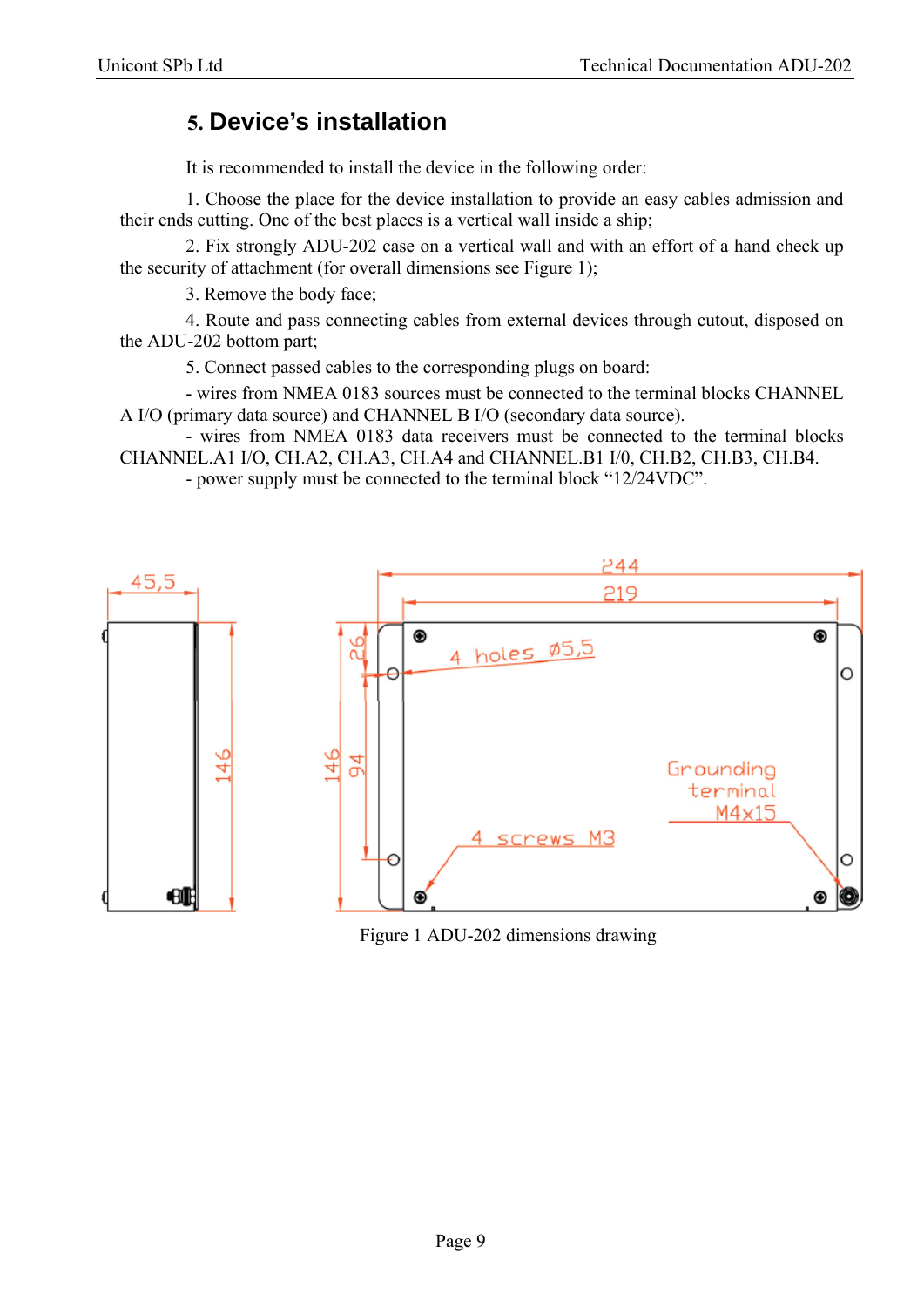

Figure 2 Connection diagram of external devices.

Connection diagram. Ports: "Channel A I/O", "Channel B I/O"



Figure 3 Data source connection on RS-232 interface.



Figure 5 Data transceiver connection on RS-232 interface.



Figure 4 Data source connection on RS-422 interface.



 Figure 6 Data transceiver connection on RS-422 interface.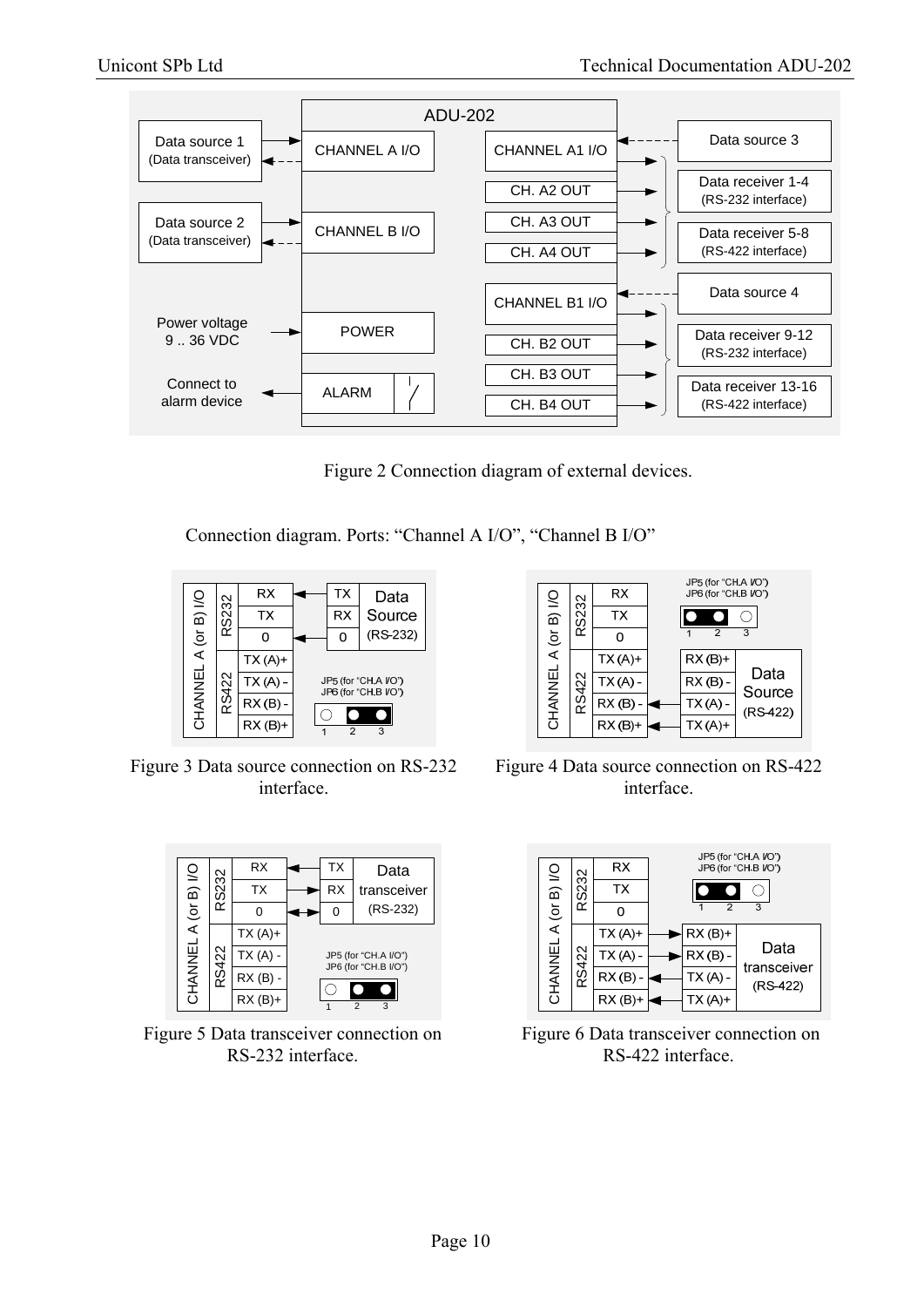.

Connection diagram. Ports: "Channel A1 I/O", "Channel B1 I/O"



Figure 7 Data receiver connection on RS-232 interface.



Figure 9 Data transceiver connection on RS-232 interface.



Figure 8 Data receiver connection on RS-422 interface.



Figure 10 Data transceiver connection on RS-422 interface.



Connection diagram of the output ports.

Figure 11 Data receiver connection on RS-232 interface.



Figure 12 Data receiver connection on RS-422 interface.

| $\frac{1}{2}$<br>B <sub>2</sub> -B <sub>4</sub> )<br>ನ<br>౪<br>Æ,<br>АЗ, | న్ల<br>$\scriptstyle\sim$<br>ഗ | <b>TX</b> | RX        | Data<br>receiver 1     |
|--------------------------------------------------------------------------|--------------------------------|-----------|-----------|------------------------|
|                                                                          |                                | n         |           | (RS-232)               |
|                                                                          | ನಿ<br>င္က                      | $TX(A)+$  | $RX(B)+$  | Data                   |
|                                                                          |                                | $TX(A)$ - | $RX(B) -$ | receiver 2<br>(RS-422) |

Figure 13 Data receiver connection on both interfaces (RS-232 and RS-422).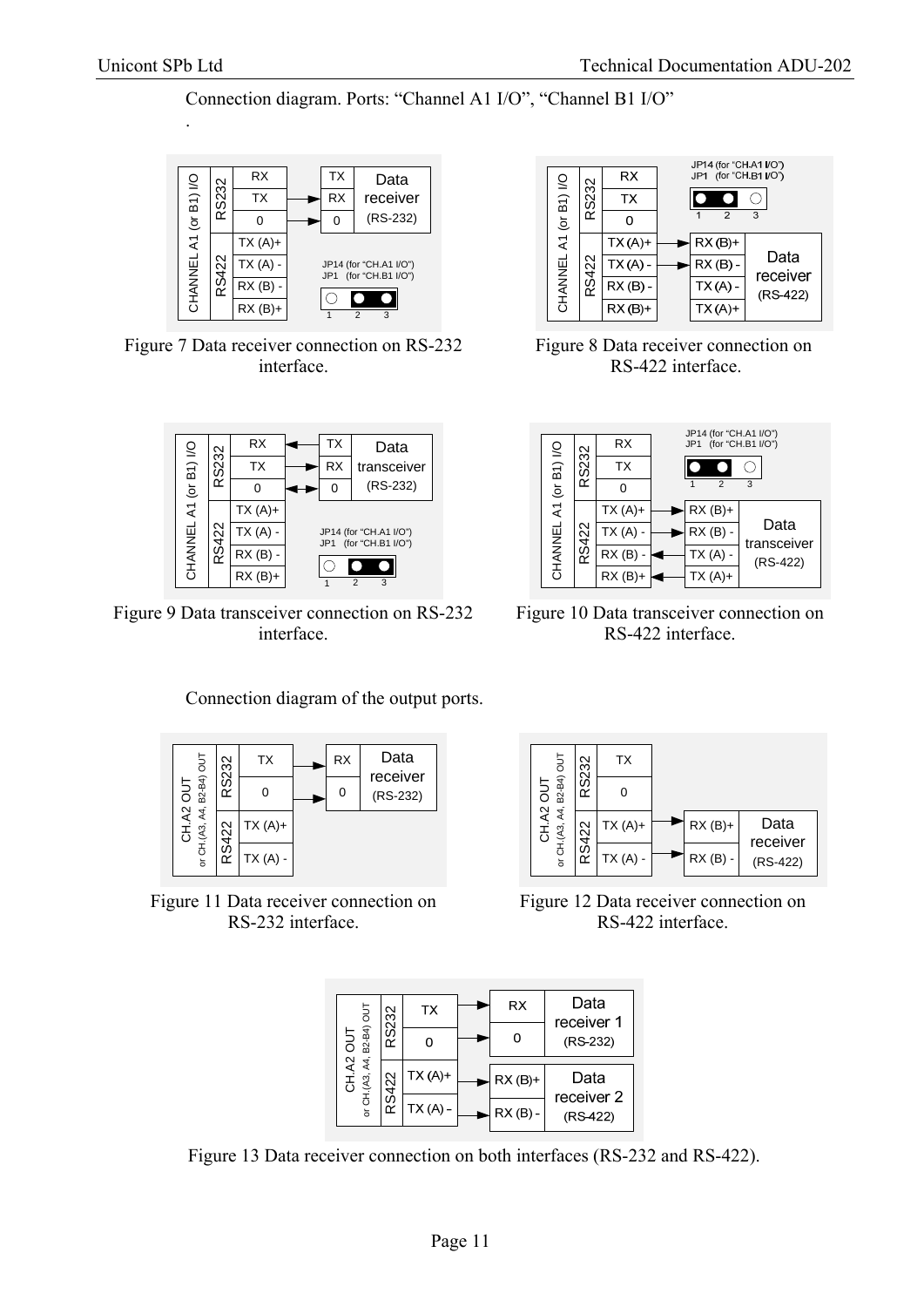# **6. Combining Mode Configuration**

Configuration of the ADU-202 combining mode is carried out with special software. This software you can found on CD-ROM in device's package. Software has embedded step-bystep manual, which help set device's jumpers and adjust combining mode.

It is necessary to remember some features of device's operation in combining mode:

- ouput's settings (baudrate, stop-bits number, parity etc.) is identical to settings of input

 $A$ ;

- on input A it is necessary to connect NMEA 0183 source with highest baudrate to avoid input buffer overrun;

- jumpers' position is checked startup only. When you change jumpers' position you have to restart the device.

- don't forget often set jumpers to position providing necessary mode after configurating of device's combining mode.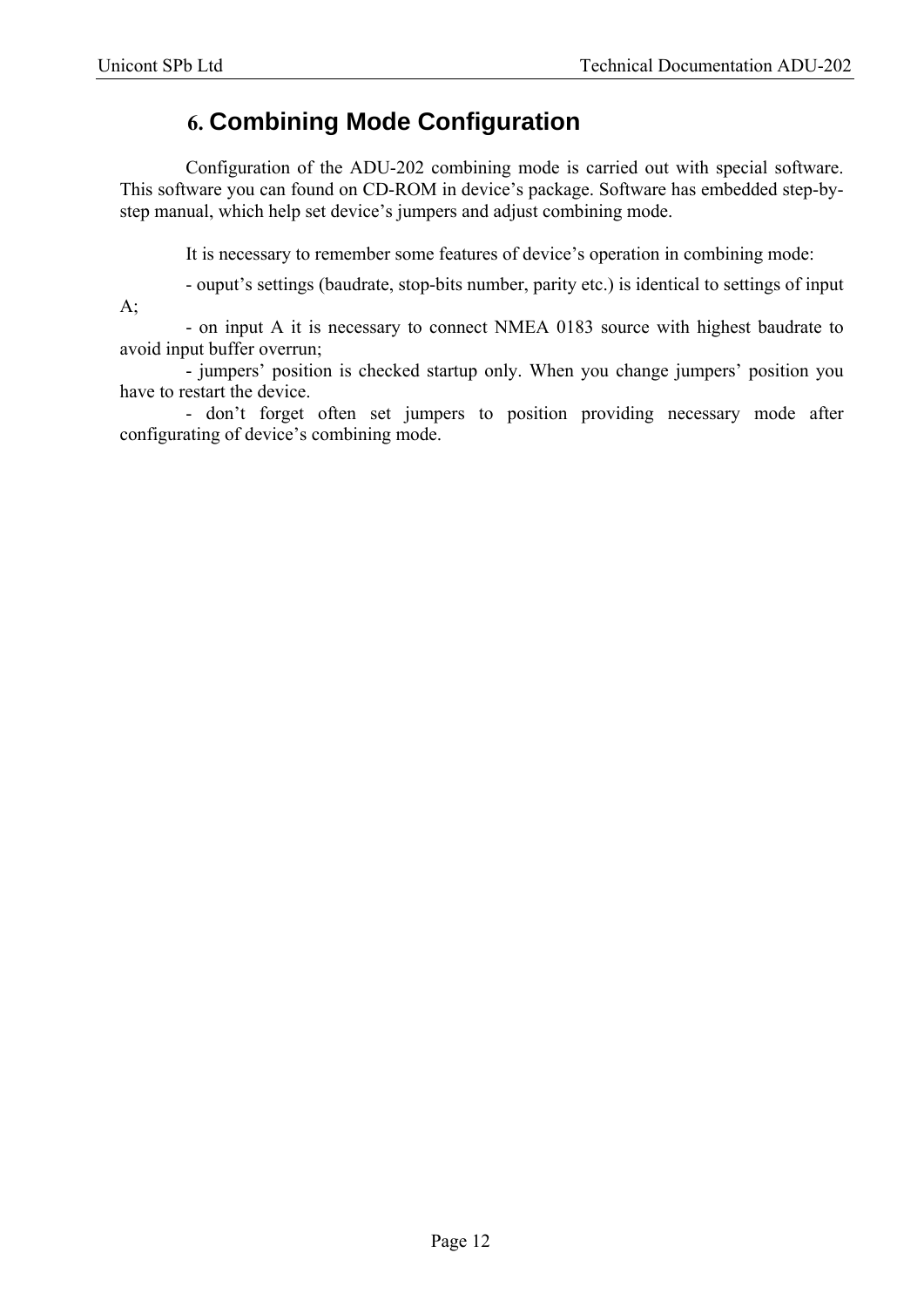### **7. Transportation and Storage**

The divice shall be stored in heated space at air temperature of  $+5$  °C to  $+35$  °C (maximum values of -55 °C to +70 °C), at relative humidity of air not exceeding 95 % at temperature of +25 °C and content of dust, oil, moisture and aggressive admixtures in the air not exceeding the norms envisaged by GOST 12.1.005-88 for the working zone of production areas.

The device shall be transported in transport container of the manufacturer in closed transport.

Means of transport:

- automobile and railway closed transport (covered wagons, universal containers)
- by air (in pressurized and heated bays of airplane)
- by sea (in dry service spaces).

The device shall be transported in accordance with the transport regulations in force for the particular transport.

During handling operations and transportations strictly observe the requirements of handling marks on boxes and do not allow bumps and impacts which can affect preservation and serviceability of the device.

Packed devices shall be reliably secured in vehicles.

After storage in stores or transportation at temperature below  $+10$  °C the devices shall be unpacked only in heated spaces after keeping them unpacked in under normal climatic conditions for12 hours.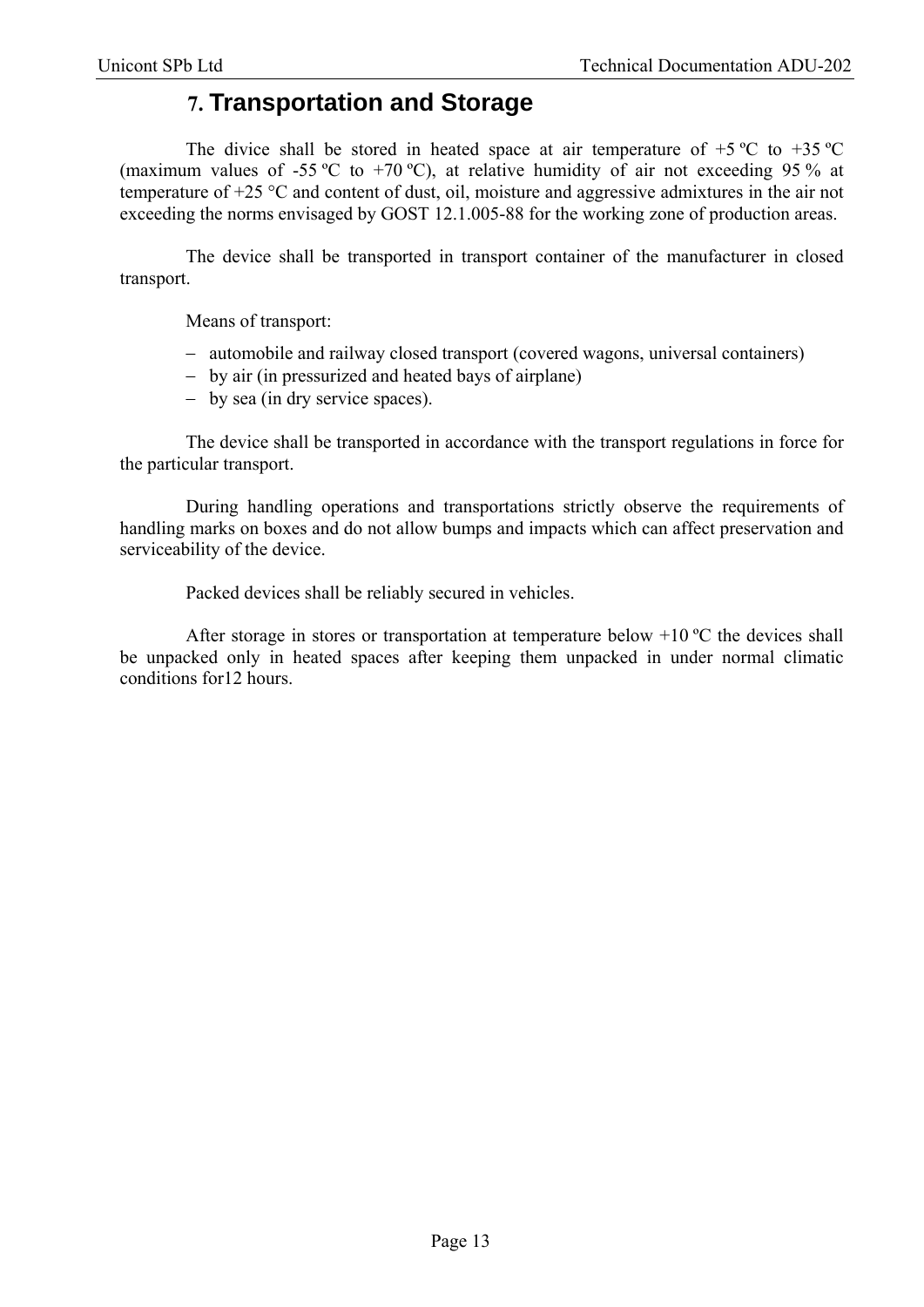# **8. Recycling**

Do not recycle the packing of a new product, its parts with defects identified during its operation as well as the overage product as common household waste since they contain materials and raw materials suitable for their recovery.

Decommissioned and unused components should be delivered to a specialized waste collection center licensed by local authorities. You can also send the overage equipment to the manufacturer for its further recycling.

Proper recycling of the product components will prevent potential negative consequences for human health and the environment, as well as provide recovery of the product component materials while substantially saving on energy and resources.

**The product does not endanger human life and health or the environment during and after its service life.** 

**This product should be recycled following the requirements applicable to electronic equipment.** 



**Products marked with a crossed-out recycle bin should be recycled apart from common household waste.**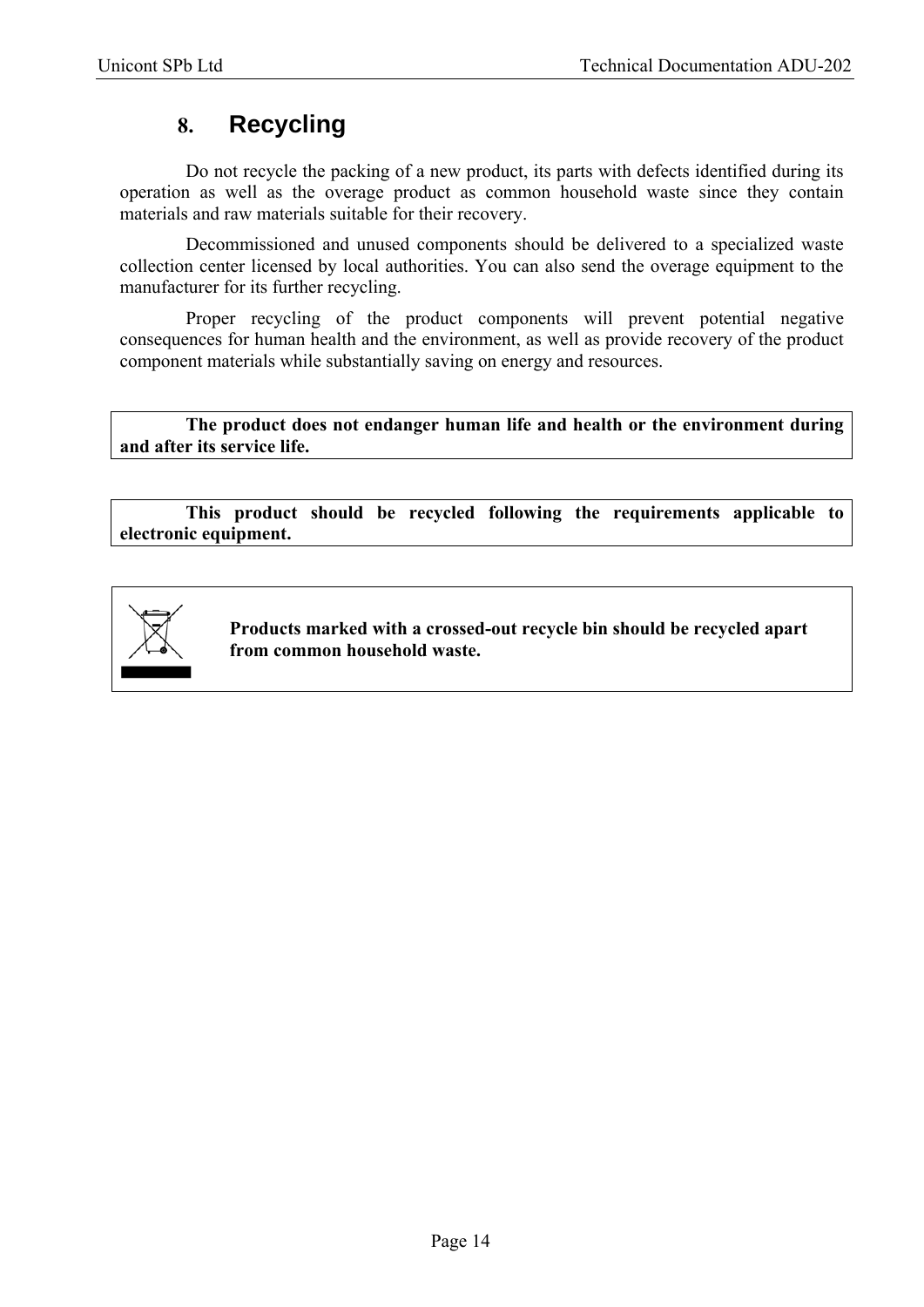### **9. Warranty**

The manufacturer guarantees the unit ADU-202 complies with this manual provided that the operation, transportation and storage conditions are adhered to during the warranty period.

The unit's warranty period expires 24 months from the date of its shipping from the manufacturer's storehouse.

Within the warranty period, the owner is entitled for a free repair, or a replacement of a separate part, provided that the malfunction occurred through the manufacturer's fault.

Warranty repair is provided if the unit is submitted with the manufacturer's label and a legible serial number available on it, as well as this operating manual.

The manufacturer is not responsible and cannot guarantee the unit's operation:

1. After the warranty period is over;

2. In case of the failure to observe the unit's operation, transportation, storage and installation rules and conditions;

3. If the unit is in an unmarketable condition, or has a damaged body, and other causes beyond the manufacturer's control;

4. If self-made electrical devices were used.

5. If there was an attempt to repair the unit by a person who is not an authorized representative of the manufacturer.

If the owner loses this operating manual or the manufacturer's label with a serial number, the manufacturer shall not provide their copies, and the owner shall be divested of the right for a free repair during the warranty period.

Upon the warranty expiry, the manufacturer shall facilitate the repair of the unit at the owner's expense.

Note: in case of warranty repair, the unit's disassembling from the installation site and its delivery to the manufacturer's service center are done at the owner's expense.

Visit the manufacturer's website www.unicont.spb.ru (section "support/warranty") to find:

- $-$  forms to fill in claims,
- full warranty description:
- full description of the warranty service rendering procedure.

**The manufacturer service center's address and contact details: Unicont SPb, Ltd. Bld. 26Е Kibalchich Str., Saint Petersburg, 192174, Russia tel.: + 7 (812) 622 23 10, +7 (812) 622 23 11 fax: +7 (812) 362 76 36 e-mail: service@unicont.spb.ru**